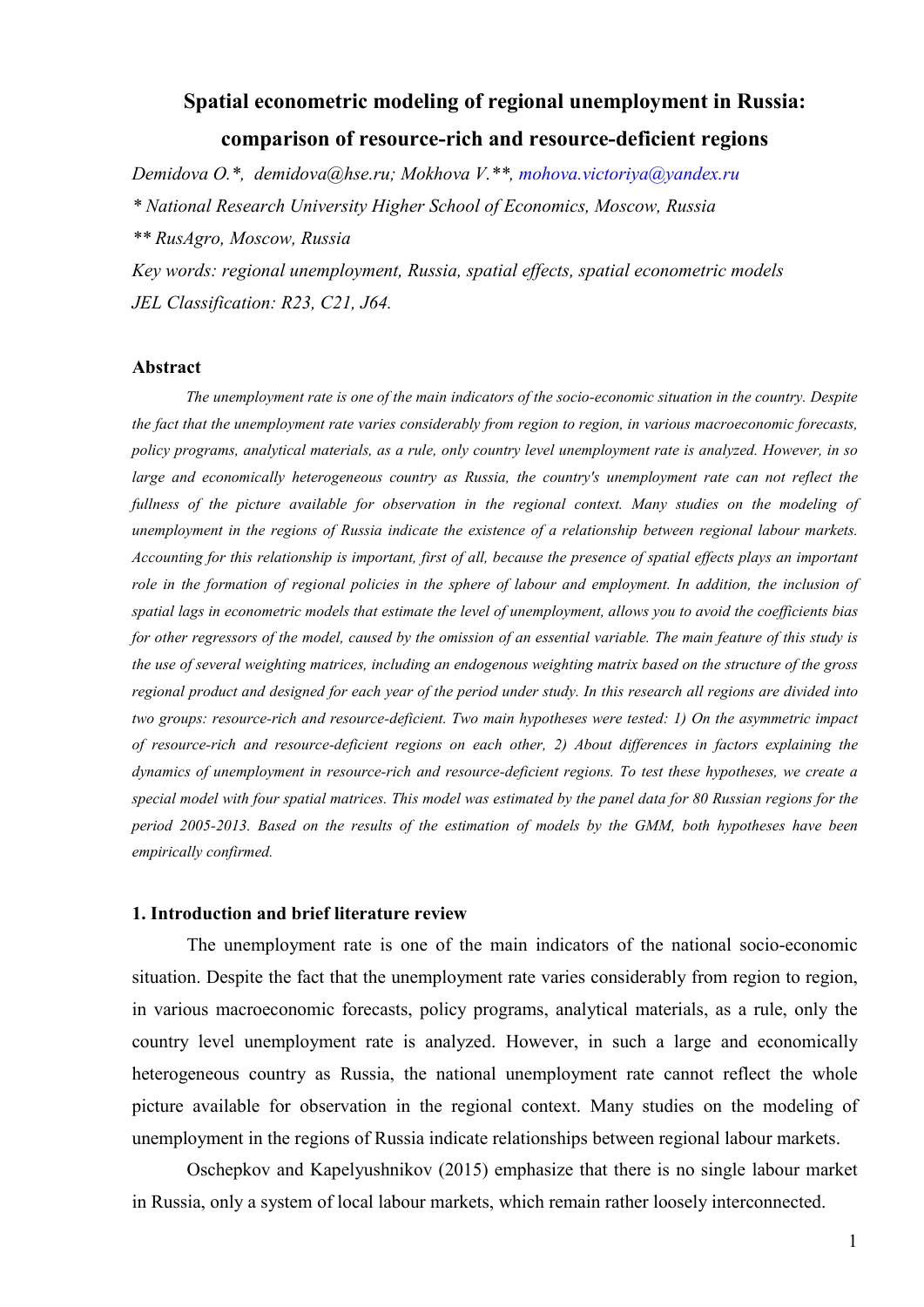Thus, with the overall unemployment rate in Russia at 5.2% in 2014, the ratio between the minimum (1.4% in St. Petersburg) and the maximum (about 30% in Ingushetia) regional unemployment levels is over twenty (Oschepkov and Kapelyushnikov , 2015).

A descriptive analysis of the state of regional labour markers 2000-2015 edited by Gimpelson et al. (2017) indicates that local labour markets in Russia vary greatly in their degree of success: while some regions show record high employment (for example, 81.2% in the Chukotka Autonomous Region Okrug in 2014), other entities can not provide half of their working population with work (for example, Tyva - 48.4%). It also showed that Russian regions are prone to clustering, that is, it is possible to identify groups of leaders and outsiders in which labour markets work relatively well or poorly. Such clusters are territorially close, have a similar economic structure and climatic and geographic features.

One of Russia's features is its wealth of fuel and energy resources. However, these resources are located in a small number of regions that are part of the group of leaders in the labour market.

This paper investigates whether other Russian regions receive spillovers from regions rich in natural resources.

It can be assumed that one of the following impacts occurs: 1) neutral (when resourcerich regions do not affect the rest) 2) positive spillovers (when resource-rich regions lift resource-deficient regions), 3) negative spillovers (when resource-rich regions draw most resources to themselves and the situation in the remaining regions deteriorates). The study determines which of these occurs in Russia using spatial econometrics. This approach has become more and more popular in modeling of socio-economic processes taking place in the Russian regions.

Buccellato (2007), and Lugovoy et al. (2007) were the first to note the spatial components for Russian regional studies were non-negligible. The bias in the estimates of the coefficients under the ignorance of spatial effects was discussed in Vakulenko (2015), Semerikova and Demidova (2015). Kholodilin et al. (2012) showed that the overall speed of regional convergence in Russia is low in comparison with other countries, but there is a distinct tendency towards convergence in a cluster of rich regions surrounded by other rich regions. Kolomak (2011) demonstrated that the spatial externalities of economic growth were positive in the western regions of Russia and negative for in the eastern ones. Demidova et al. (2013) and Demidova (2015) revealed positive externalities for the western regions, and both positive and negative externalities for the eastern regions, as well as asymmetry in the mutual influence of the eastern and western regions on each other. These studies used weighting matrices based on the geographical proximity of the region for modeling links between Russian regions.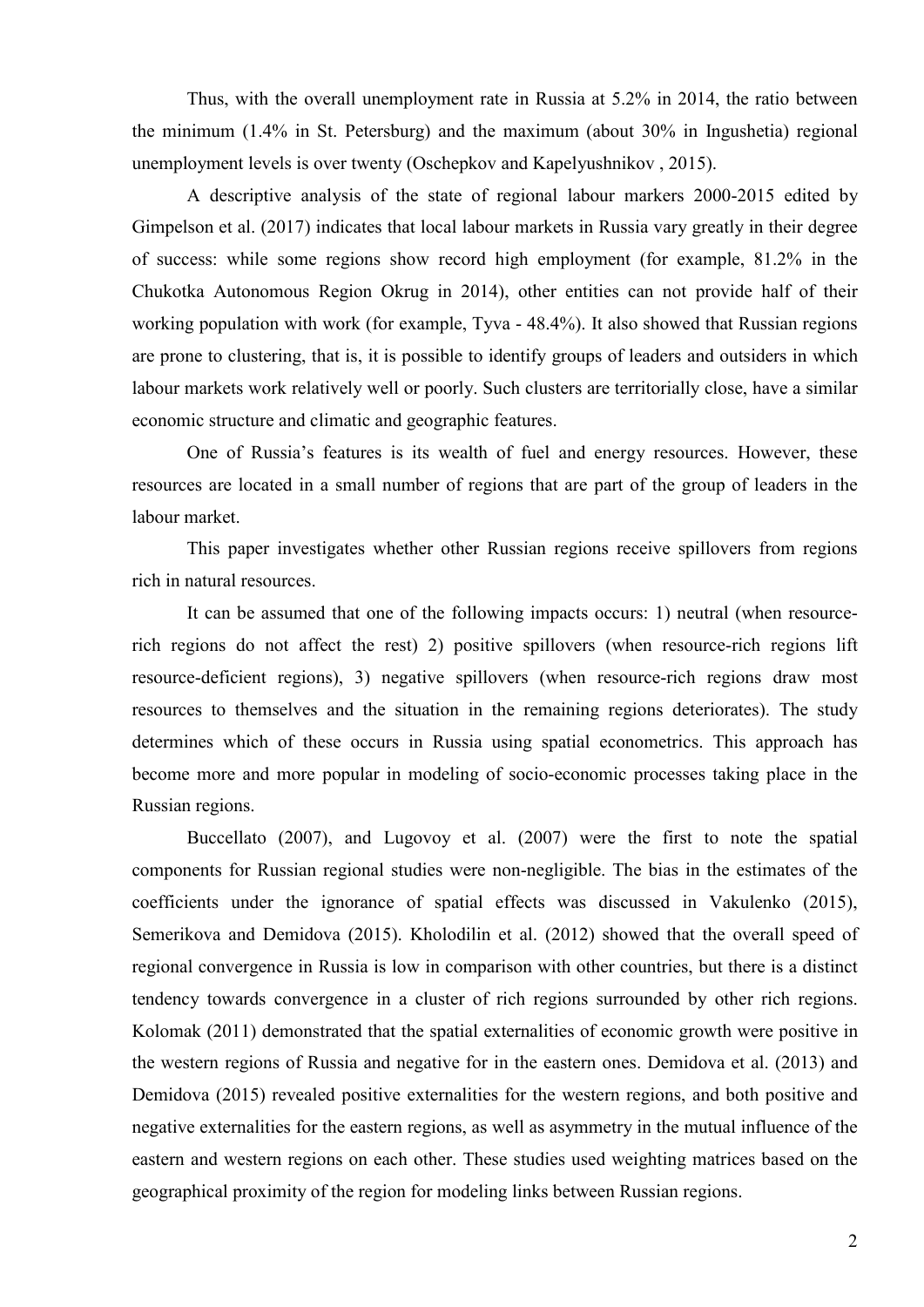The advantage of geographical weighting matrices is their exogeneity. This assumption greatly facilitates the computational part of the research, allows us to use ready-made modules in many statistical packages (STATA, R, Matlab etc.), but it is too blunt an instrument. We consider a more realistic approach of Conley and Topa, (2002), which takes into account not only geographic, but also economic proximity of regions related to the similarity of their sectoral structure.

However, under using economic distance between regions, the corresponding weighting matrices will be endogenous and time-dependent. There are few articles devoted to the estimation of such models (Kelejian, Piras (2014) and Qu, Lee (2015)).

In this study, we used both geographic and economic matrices and the approach proposed by Kelejian and Piras (2014) to obtain consistent estimates of coefficients using endogenous weighting matrices.

The next section presents our data sources and variables. The third section describes the models and the results of the estimation. The last section contains some concluding remarks and policy implications.

#### **2. Data and Variables**

# **2.1. Data**

We used data for 80 Russian regions in 2005-2013. Unfortunately, for earlier years there is no data on the sectoral structure of the regions. The majority of the data used in the research was available for public access via the website of the Federal State Statistics Service (FSSS) of the Russian Federation. Data on the Republic of Chechnya were not included in the study because of its absence for some years. In addition, the Kaliningrad region was not included in the study because it has no common borders with other regions of Russia. Moreover, during the reporting period, some regions underwent changes of an administrative-territorial character. This altering of boundaries was taken into consideration, mitigated by an aggregating procedure (see Table A2 in Appendix).

As noted above, all regions of Russia were divided into resource-rich and resourcedeficient. The criterion for classifying the region as rich in fuel and energy resources was the share in the total volume of extraction of fuel and energy resources exceeding 3%.

With this criterion, eight regions were classified as resource-rich: the Republic of Tatarstan, the Orenburg Region, the Khanty-Mansi Autonomous Area-Yugra, the Yamalo-Nenets Autonomous District, the Krasnoyarsk Territory, the Kemerovo Region, the Republic of Sakha (Yakutia) and the Sakhalin Region. The remaining 72 subjects were attributed to the poor in terms of the availability of fuel and energy resources to the regions.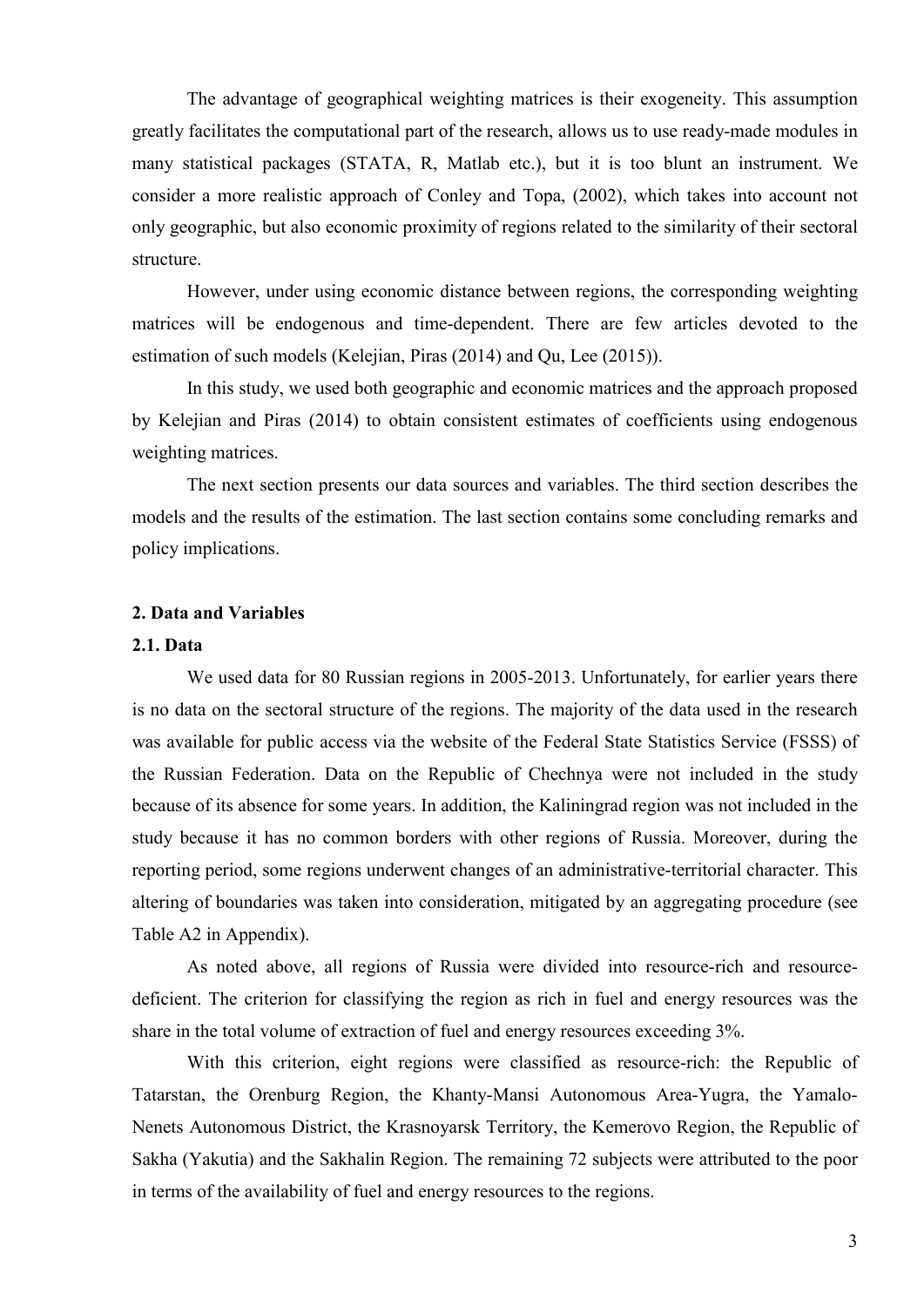A list of 8 resource-rich and 72 resource-deficient regions is given in Table A1 in Appendix.

Descriptive statistics of the unemployment rate for the two groups of regions are presented in Table 1.

Analysis of Figure 1 shows that unemployment in the resource-deficient regions in 2005- 2013 was higher than in the resource-rich.

*Fig. 1. Dynamics of the average unemployment rate in Russia in 2005-2013.* 



| Unemployment<br>rate              | Number of<br>observation | Mean  | Standard<br>deviation |
|-----------------------------------|--------------------------|-------|-----------------------|
| All Russia                        | 720                      | 8.099 | 0.982                 |
| Resource-rich<br>regions          | 72                       | 6.832 | 0.927                 |
| Resource-<br>deficient<br>regions | 648                      | 8.240 | 0.991                 |

*Table 1. Descriptive statistics for the unemployment rate* 

# **2.2. Weighting matrices**

To test whether we need to take into account the spatial heterogeneity of Russian regions, we calculated Moran's indices for three weighting matrices: the binary contiguity,  $W_b$ , matrix of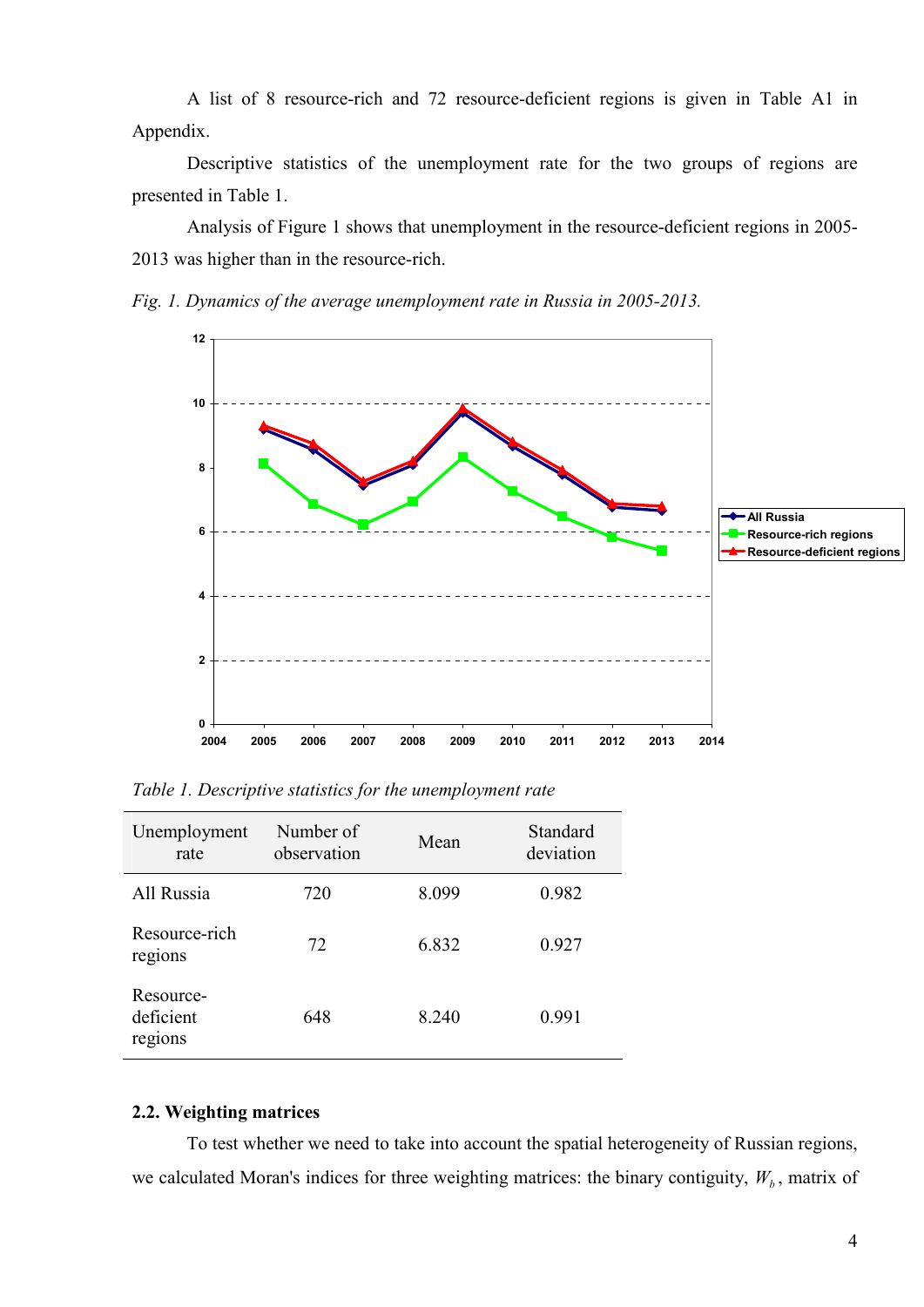inverse distance between the capitals of the regions by road,  $W_{id}$ , and an endogenous matrix reflecting the proximity of the industry structure of regions, *Wend* .

For each region, we used the annual Rosstat data on the sectoral structure of gross value added for 2005-2013. There are 15 types of economic activity, their names are given in Table A3 in Appendix.

From a mathematical point of view, each region corresponds to a 15-dimensional vector. The economic distance between these vectors was measured as Euclidean.

All the weighting matrices were normalized in rows.

Moran's indices are significant for most years, which allows us to conclude that it is necessary to include spatial lags in the models under consideration (see Table 2).

*Table 2. Moran's spatial correlation index for the variable unemployment* 

|      | Binary contiguity weighting matrix                    |              |            | Inverted distance weighting matrix |              | <b>Endogenous weighting matrix</b> |             |              |            |
|------|-------------------------------------------------------|--------------|------------|------------------------------------|--------------|------------------------------------|-------------|--------------|------------|
|      |                                                       |              |            |                                    |              |                                    |             |              |            |
| Year | All                                                   | Resource-    | Resource-  | All                                | Resource-    | Resource-                          | All Russia  | Resource-    | Resource-  |
|      | Russia                                                | rich regions | deficient  | Russia                             | rich regions | deficient                          |             | rich regions | deficient  |
|      |                                                       |              | regions    |                                    |              | regions                            |             |              | regions    |
| 2005 | 0.076                                                 | $0.358***$   | $0.153***$ | $0.096**$                          | $0.398***$   | $0.215***$                         | $-0.004**$  | $0.021***$   | $0.002***$ |
| 2006 | $0.119**$                                             | $0.321***$   | $0.223***$ | $0.109**$                          | $0.378***$   | $0.285***$                         | $0.0003***$ | $0.023***$   | $0.004***$ |
| 2007 | $0.19***$                                             | $0.323***$   | $0.232***$ | $0.152***$                         | $0.377***$   | $0.295***$                         | $0.002***$  | $0.020***$   | $0.003***$ |
| 2008 | $0.145***$                                            | $0.339***$   | $0.223***$ | $0.114**$                          | $0.372***$   | $0.285***$                         | $0.005***$  | $0.023***$   | $0.005***$ |
| 2009 | $0.101**$                                             | $0.376***$   | $0.176***$ | 0.055                              | $0.417***$   | $0.206***$                         | $0.003***$  | $0.026***$   | $0.008***$ |
| 2010 | $0.096**$                                             | $0.337***$   | $0.166***$ | 0.06                               | $0.370***$   | $0.193***$                         | $0.005***$  | $0.026***$   | $0.007***$ |
| 2011 | $0.085*$                                              | $0.315***$   | $0.155***$ | 0.053                              | $0.348***$   | $0.175***$                         | $0.004***$  | $0.024***$   | $0.004***$ |
| 2012 | $0.119**$                                             | $0.320***$   | $0.122**$  | 0.068                              | $0.351***$   | $0.153***$                         | $0.006***$  | $0.024***$   | $0.003***$ |
| 2013 | $0.146***$                                            | $0.335***$   | $0.150***$ | $0.088*$                           | $0.372***$   | $0.189***$                         | $0.005***$  | $0.024***$   | $0.003***$ |
|      | * p-value < 0,1 ** p-value < 0,05 *** p-value < 0,001 |              |            |                                    |              |                                    |             |              |            |

#### **2.3 Variables**

The explanatory variables in this paper (population under the working age young, population over working age old, share of urban population urban share, density of population density, migration growth rate migrat, share of employed with a higher education higheduc, GRP per capita in 2005 prices grp) were selected in accordance with the findings of other studies on unemployment: (Partridge (1995), Semerikova (2014), Marelli and Vakulenko (2016), Demidova (2015), Kapelyushnikov and Oshchepkov (2014), Gimpelson et al. (2017)).

One of the most important factors determining unemployment is the demographic situation in the region. Typically, age structure indicators of the population are used to describe it, primarily the proportion of young (0-15 years) and post-retirement age people. As shown by Hofler and Murphy (1989), Elhorst (1995), Elhorst (2013), the increase in the proportion of young people increases the unemployment rate, a similar trend for Russia was noted in the work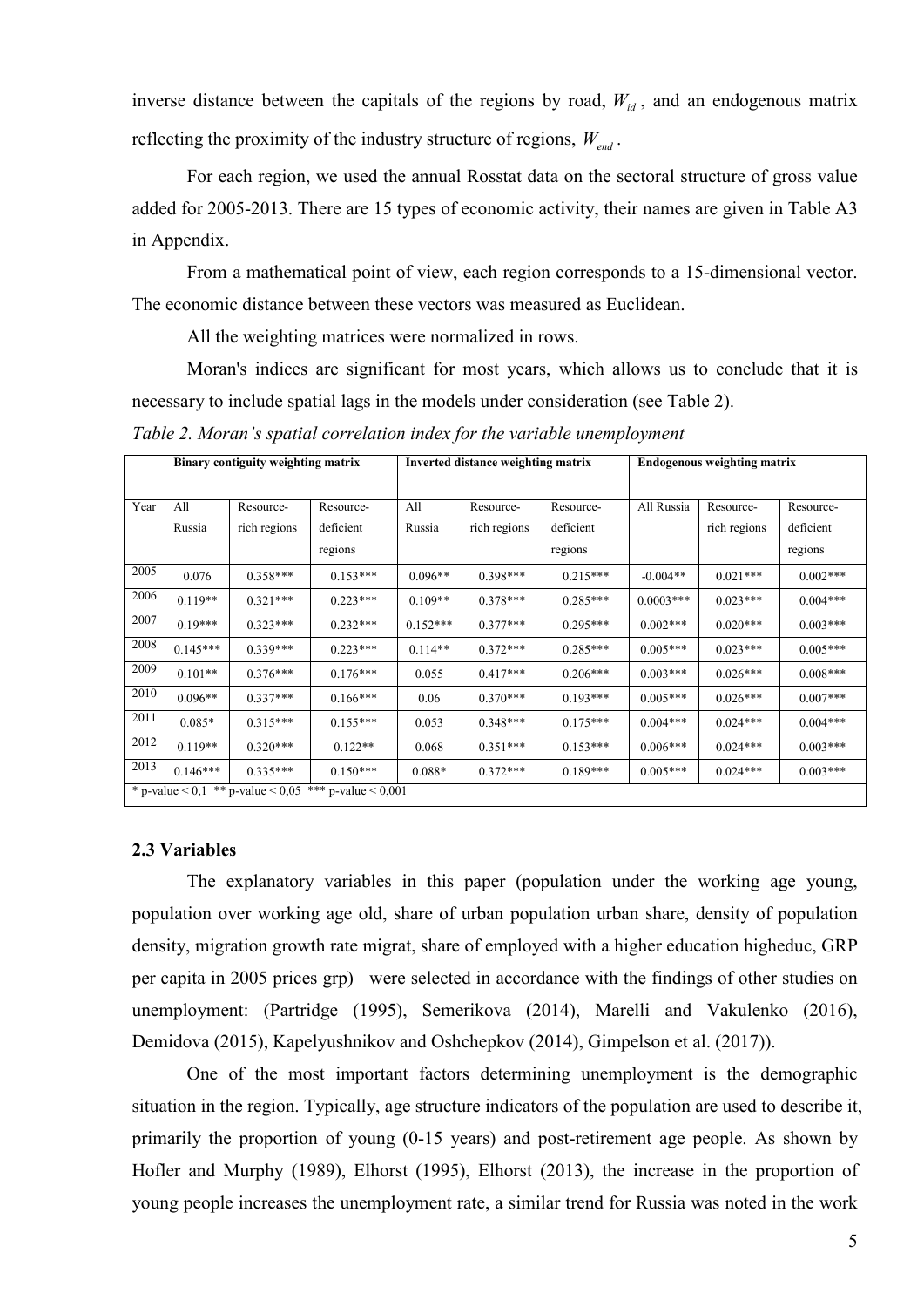(Kapelushnikov, 2014). The influence of the proportion of the elderly population is less obvious. This population may not enter the labour market, but, if it remains on the labour market, it is often more difficult to adapt to volatile working conditions and is less likely to move to areas with a more favorable labour market situation.

In the regions with a high proportion of urban unemployment should be lower, because the trade and services sectors are more developed in the city, creating jobs. Due to the diversified employment opportunities, the problem of the correspondence of labour supply and demand is weakened in the cities, which also reduces unemployment.

However, Russia is a country of single-industry towns: according to Maslova (2011), there are more than 500 of them, that is, about 46% of the total number. The main problem of single-industry towns is that due to the low competitiveness of products produced by the cityforming enterprise, a deterioration of its production capacities and fluctuations in demand, or other crises that arise at the enterprise cause severe and prolonged local unemployment.

Demographic characteristics population density and migration flows have an impact on the level of unemployment. If we consider population density as an indicator of the level of social and economic development of the region, then high values should identify a favorable economic situation with a low level of unemployment. However, with an increase in population density, there is a risk that at some point the demand for labour will cease to match its extremely high supply, which ultimately leads to an increase in unemployment.

It is not so simple to make an unambiguous conclusion about the direction of the effect of migration growth on the formation of unemployment. Migration reflects the economic wellbeing of the region: the richer and more developed it is, the more its migratory flows are (Andrienko and Guriev, 2004). Labour migration increases competition in the labour market and, in the absence of an increase in the demand for labour, leads to an increase in the number of unemployed. Taking into account the specifics of the statistical recording of migration growth, which includes only those who officially registered in their new location, workers who have changed their place of residence should be seen as competitors. Therefore, migration flows have a positive effect on the growth of unemployment. We used this variable as an endogenous.

An important indicator determining employment in the region is the level of education of its population. The more educated and skilled the worker, the higher the demand for him and the sooner his potential reemployment in the case of job loss. In addition, highly educated workers are more prone to interregional migration if other regions that can offer better economic opportunities (Aragon Y., 2003). The expected sign of the proportion of the employed population with higher education, chosen as an indicator of the educational level of the population, is negative.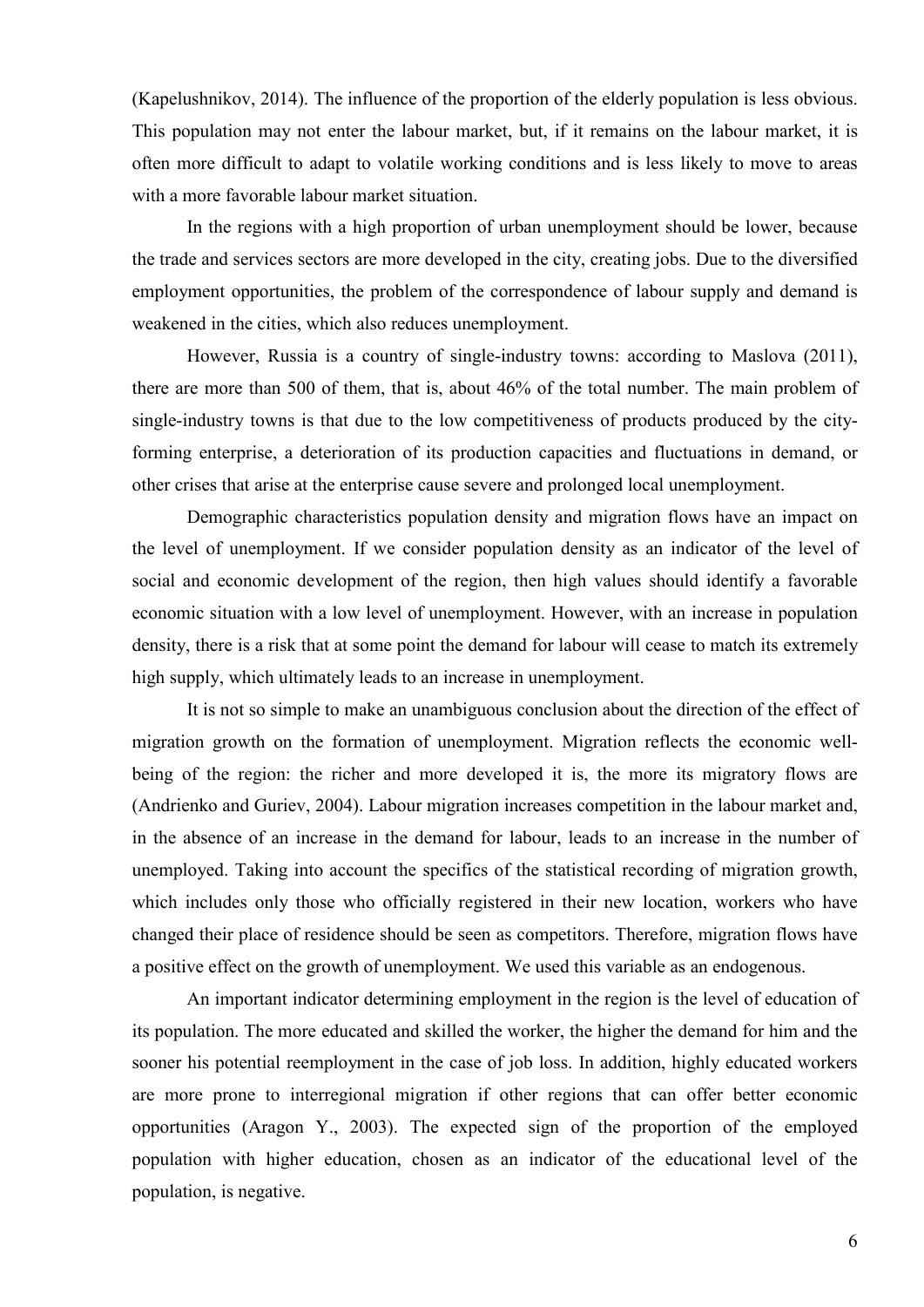Gross regional product per capita is also a significant factor reflecting the economic wellbeing of the region and affecting employment. The higher the regional GRP, the higher the incomes of producers and the population, the more resources for production, the higher demand for labour and the lower unemployment. Thus, the expected dependence of the unemployment rate on GRP per capita is negative.

The purchasing power varies greatly by region. Therefore, per capita GRP, was adjusted for the cost of a fixed basket of consumer goods and services used by Rosstat for the corresponding region in 2005.

Since unemployment is determined by long term factors, there is a certain stability in its development. This relation on the Russian labour market has been repeatedly observed in many empirical studies. Oschepkov and Kapelyushnikov (2015) note that the correlation between the level of unemployment in 2000 and its level in 2014 is 0.79. That confirms the strong dependence of the unemployment rate on its past values. To take into account this dependence, the lag of the dependent variable is included in the model.

A complete list of explanatory variables and their descriptive statistics are given in Table A3 in Appendix.

#### **3. Model and Results of estimation**

# **3.1. Model**

In the present study I used SAR model proposed by Demidova (2015) was used. In that study, to identify possible differences in the spatial effects for the eastern and western regions and to identify the mutual influence of the two groups of regions on one another, all the explanatory variables were doubled by having one each for rich and poor regions. The weighting matrices were divided into four parts, with an explanation provided below. It revealed the asymmetric impact of the western and eastern areas of Russia on each other.

This approach is applicable when considering any two groups of regions with mutual influence. In this paper, all regions of Russia were divided into resource-rich and resourcedeficient.

The following dynamic model is proposed:

$$
\begin{pmatrix} Y_{i_{k}t}^{r} \\ Y_{i_{p}t}^{p} \end{pmatrix} = \sigma \begin{pmatrix} Y_{i_{k}t-1}^{r} \\ Y_{i_{p}t-1}^{p} \end{pmatrix} + \begin{pmatrix} \rho_{i}^{rr}W_{l}^{rr} & \rho_{i}^{rp}W_{l}^{rp} \\ \rho_{i}^{pr}W_{l}^{pr} & \rho_{i}^{pp}W_{l}^{pp} \end{pmatrix} + \begin{pmatrix} Y_{i_{k}t}^{r} \\ Y_{i_{p}t}^{p} \end{pmatrix} + \begin{pmatrix} X^{r} \beta^{r} \\ X^{p} \beta^{p} \end{pmatrix} + \sum_{k=7}^{13} \gamma_{k} d_{200k} + \alpha_{i} + \varepsilon_{ii}, \qquad (1)
$$

where  $Y^r$  and  $Y^p$  are the rich (resource-rich) and poor (resource-deficient) parts of the corresponding dependent variable *Y* (level of unemployment), respectively,  $i_r = 1, \dots, 8, i_p = 9, \dots, 80, i = 1, \dots, 80, t = 2005, \dots, 2013,$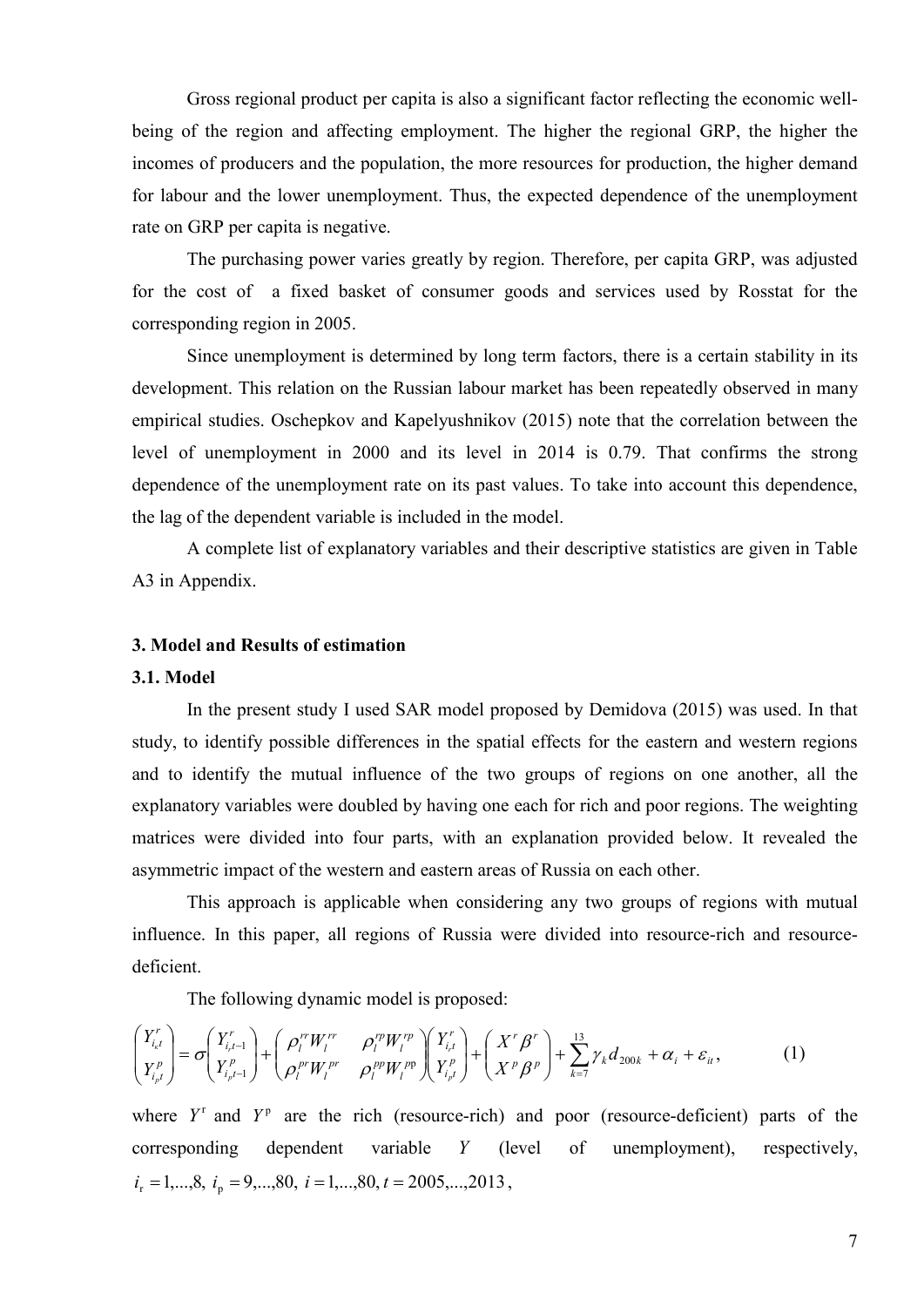$l = b(boundary)$  *or id(inverted distance) or end(endogenous),*  $X<sup>r</sup>$  and  $X<sup>p</sup>$  are rich (resource-rich) and poor (resource-deficient) parts of the matrix *X* of explanatory variables,  $d_{2007} - d_{2013}$  are dummy variables for the corresponding year,  $\alpha_i$ ,  $i = 1,...,80$  are individual regional effects, and  $\varepsilon_{it} \sim \textit{iid} (0, \sigma_{\varepsilon}^2)$  are disturbances.

The weighting matrices (normalised by rows) are divided into four parts in the following manner:

$$
\underbrace{W_{l}}_{(80\times80)} = \begin{pmatrix} \frac{W_{l}^{r}}{8\times81} & 0 \\ 0 & 0 \end{pmatrix} + \begin{pmatrix} 0 & W_{l}^{r} \\ 0 & 0 \end{pmatrix} + \begin{pmatrix} 0 & 0 \\ W_{l}^{pr} & 0 \end{pmatrix} + \begin{pmatrix} 0 & 0 \\ 0 & \frac{W_{l}^{p}}{(72\times72)} \end{pmatrix},
$$

*l = b(boundary) or id(inverted distance) or end(endogenous).*

The matrices  $W_l^r$ ,  $W_{ld}^r$ , and  $W_{end}^r$  reflect the influence of the resource-rich regions on one another, the matrices  $W_b^{pp}$ ,  $W_{id}^{pp}$ , and  $W_{end}^{pp}$  reflect the impact of the resource-deficient regions on one another,  $W_b^{rp}$ ,  $W_{id}^{rp}$ , and  $W_{end}^{rp}$  reflect the impact of the resource-deficient regions on the resource-rich regions,  $W_b^{pr}$ ,  $W_{id}^{pr}$ , and  $W_{end}^{pr}$  reflect the influence of resource-rich regions on the resource-deficient regions.

In model (1), we estimated the following coefficients characterising the spatial effects:  $,\rho^{\tiny{\text{rp}}}_l,\rho^{\tiny{\text{pr}}}_l,\rho^{\tiny{\text{pp}}}_l$ *l p l r*  $\rho_l^r$ ,  $\rho_l^{\rm rp}$ ,  $\rho_l^{\rm pr}$ ,  $l = b(boundary)$  or id(inverted distance) or end(endogenous).

The dynamic form of model (1) is not accidental due to the Arellano– Bond (1991) method of estimating which provides estimates for the required parameters "with good properties" because of the use of instrumental variables.

The set of independent variables in model (1) is doubled; for example:

shurbanr = 
$$
\begin{cases} shurban, if i = 1,...,8 (rich regions) \\ 0, if i = 9,...,80 (poor regions) \\ shurbanp = \begin{cases} 0, if i = 1,...,8 (rich regions) \\ shurban, if i = 9,...,80 (poor regions) \end{cases} \end{cases}
$$

In models with an endogenous weighting matrix, we used the algorithm proposed by Kelejian and Piras (2014). First we instrumented all nonzero elements of weighting matrix  $w_{ij}$ ,  $i, j = 1,...,80$ ,  $i \neq j$  (for each year). As instruments we used distances between capitals of regions *i* and *j*, ratio of populations in regions *i* and *j* and their second and third powers.

Second, as is the case with exogenous weighting matrix, we used the Arellano - Bond (1991) approach and GMM as an estimation method.

#### **3.2 The results of estimation**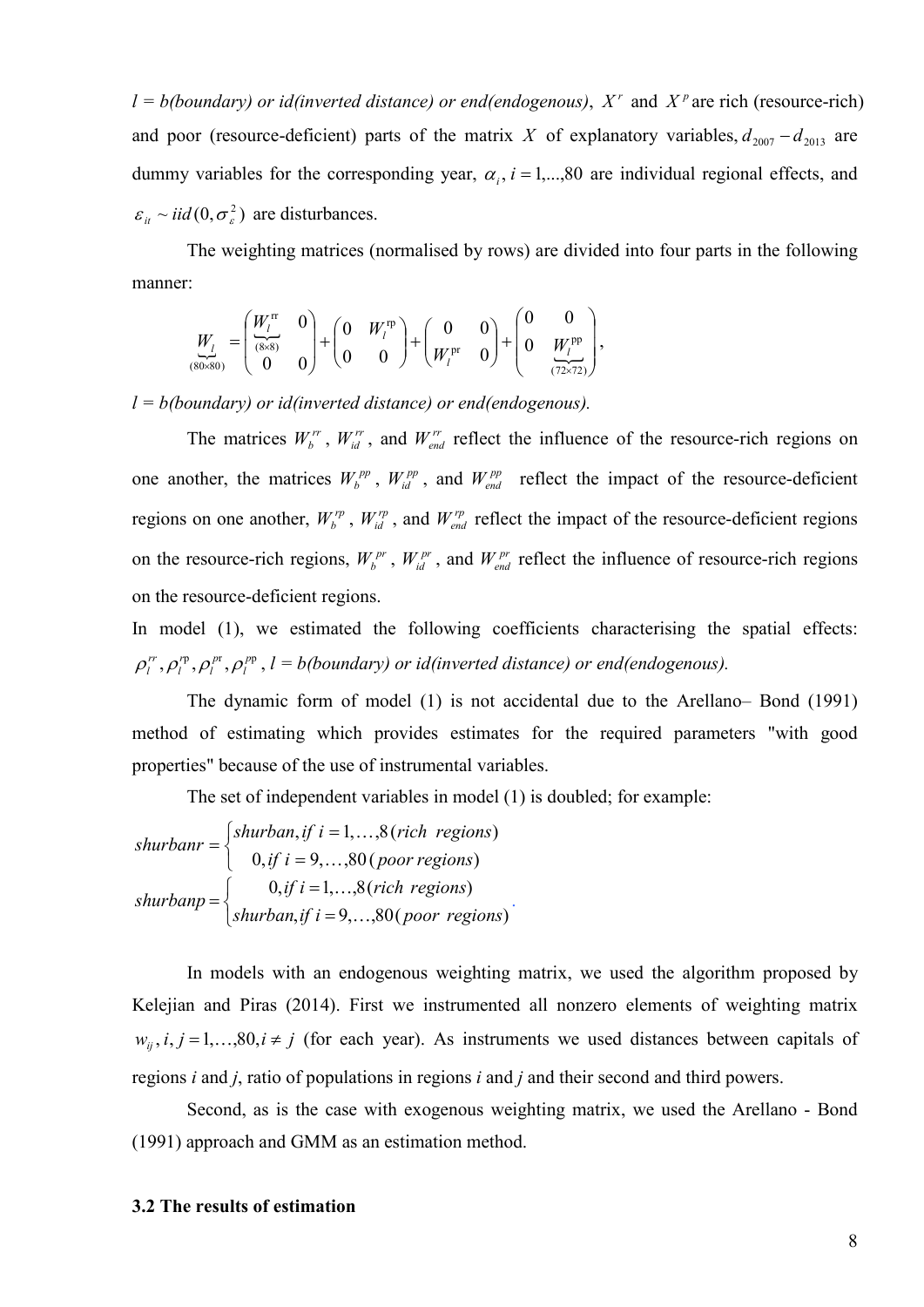Table 3 shows the final results of the estimation of model (1) with a boundary or an inverse distance or endogenous weighting matrix.

| <b>Variables</b> | Wb         | Wid        | Wend       | <b>Variables</b> | Wb         | Wid         | Wend      |
|------------------|------------|------------|------------|------------------|------------|-------------|-----------|
| Time lag         | $0.47***$  | $0.575***$ | $0.564***$ | youngr           | -1.294     | $-3.865*$   | $-2.617*$ |
| WYrr             | $0.411**$  | $0.289***$ | $-20.285*$ | youngp           | $-0.1$     | $-0.233$    | 0.126     |
| WYpp             | $0.139*$   | 0.037      | $-0.08$    | oldr             | 0.885      | 1.782       | 1.548*    |
| WYrp             | $0.435***$ | $0.323***$ | 1.101      | oldp             | $-0.047$   | $-0.371$    | $-0.465*$ |
| WYpr             | $0.691***$ | 0.176      | $-0.405$   | higheducr        | 0.292      | $0.212*$    | $-0.188$  |
| grpr             | $-0.000$   | $-0.000*$  | $-0.00***$ | higheducp        | 0.01       | $-0.019$    | $-0.015$  |
| grpp             | $-0.000$   | $-0.000$   | $-0.000$   | $migrat(-1)r$    | $-0.002$   | $-0.000$    | $-0.000$  |
| densityr         | -7.99      | 2.898      | 7.951      | $migrate(-1)p$   | $-0.01***$ | $-0.007***$ | 0.001     |
| densityp         | $0.004*$   | $-0.001$   | $-0.000$   | Time effects     | Yes        | Yes         | Yes       |
| urban sharer     | $-1.308$   | $-2.89***$ | $1.997**$  | Sargan stat.     | 25.326     | 32.427      | 19.402    |
| urban sharep     | $0.225**$  | $0.148**$  | 0.031      | N                | 80         | 80          | 80        |

*Table 3. The results of estimation* 

We offer our interpretation only for spatial effects. Interpretations of the other results are deliberately omitted to avoid obscuring the main research question about spatial effects.

For boundary weighting matrix all coefficients  $\rho_b^r$ ,  $\rho_b^r$ ,  $\rho_b^p$ ,  $\rho_b^p$ *b p b r*  $\rho_b^{rr}, \rho_b^{rp}, \rho_b^{pr}, \rho_b^{rp}$  were positive and significant. For inverted distance weighting matrix only coefficients  $\rho_{id}^{rr}$  and  $\rho_b^{rp}$  $\rho_{id}^{rr}$  *and*  $\rho_b^{rp}$  were significant and positive. Thus, rich regions receive positive spillovers from all regions. At the same time poor regions receive spillovers only from neighbouring regions. This is consistent with Oschepkov and Kapelyushnikov (2015) on the weak connection of regional markets in Russia.

Spillovers from regions with a similar economic structure are received by only the rich regions, and these spillovers were negative. However, in this case we used the Euclidean distance between the industrial structures of regions (not the inverted distance as in the case of geographical distance). That is, increasing unemployment in one of the resource-rich regions leads to its growth in others.

# **4. Conclusions and policy implications**

The results obtained are briefly summarized below.

• The existence of "geographic" spillovers was confirmed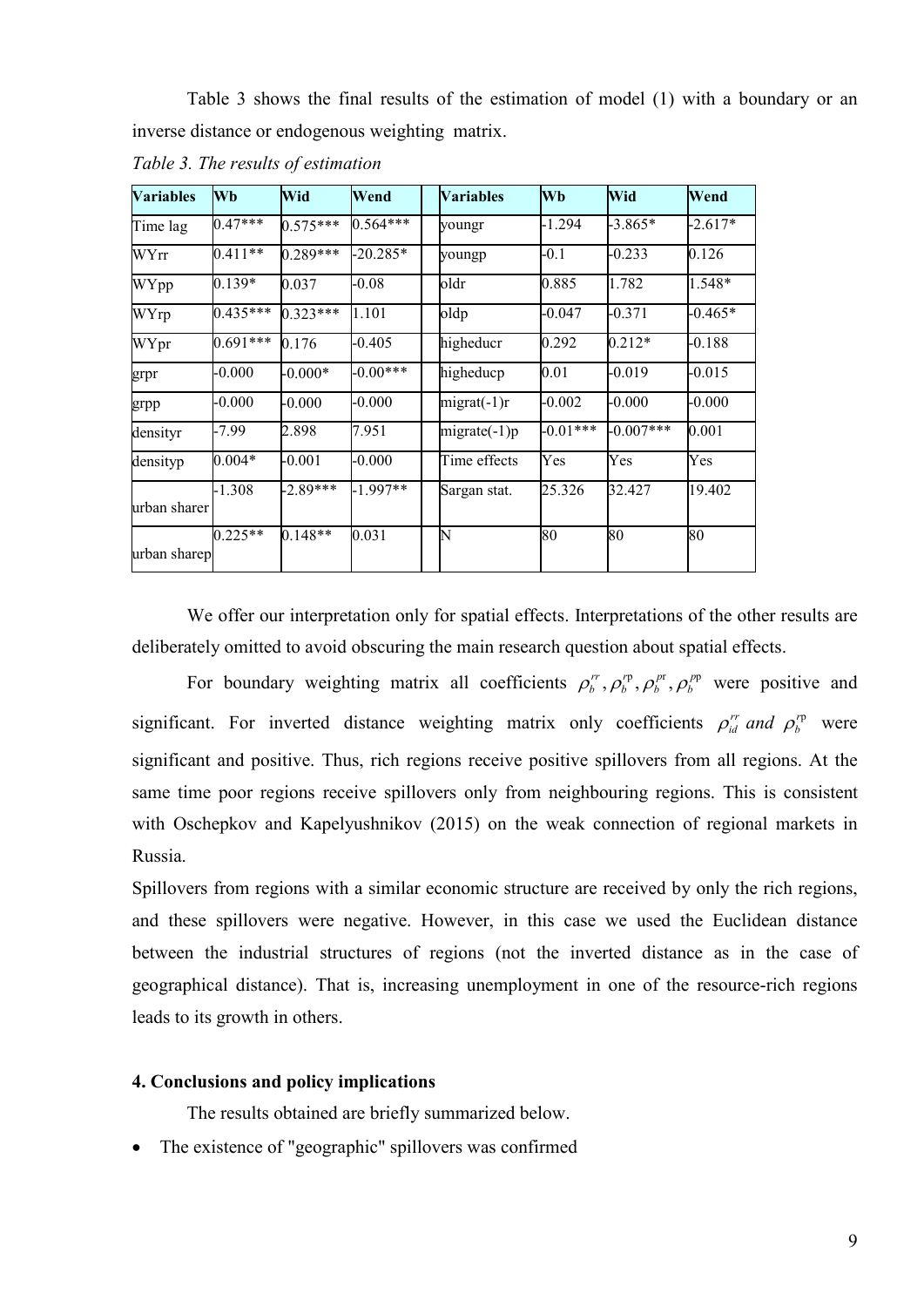- Positive "geographic" spillovers from resource-rich regions spread only to neighboring regions (i.e. if unemployment in resource-rich regions decreases, a similar change will occur in neighboring regions)
- "Structural-sectoral" spillovers were identified only for resource-rich regions
- The estimated models revealed differences in economic development and the mutual influence of resource-rich and resource-deficient Russian regions. These results can be used for determining regional policies.

## **References**

- 1) Andrienko, Y., & Guriev, S. (2004). Determinants of interregional mobility in Russia. *Economics of transition*, 12(1), 1-27.
- 2) Aragon, Y., Haughton, D., Haughton, J., Leconte, E., Malin, E., Ruiz-Gazen, A., & Thomas-Agnan, C. (2003). Explaining the pattern of regional unemployment: The case of the Midi-Pyrénées region. *Papers in Regional Science*, 82(2), 155-174.
- 3) Arellano, M. & Bond, S. (1991). Reviewed Some Tests of Specification for Panel Data: Monte Carlo Evidence and an Application to Employment Equations. *The Review of Economic Studies*, 58, 2, 277-297.
- 4) Buccellato, T. (2007). Convergence across Russian regions: a spatial econometrics approach. *UCL, Economics Working Paper* № 72.
- 5) Conley, T. G., & Topa, G. (2002). Socio-economic distance and spatial patterns in unemployment. Journal of Applied Econometrics, 17(4), 303-327.
- 6) Demidova, O, Marelli, E. & Signorelli, M. (2013). Spatial Effects on Youth Unemployment Rate: The Case of Eastern and Western Russian Regions. *Eastern European Economics*, 5, 94-124.
- 7) Demidova, O. (2015). Spatial effects for the eastern and western regions of Russia: a comparative analysis. *International Journal of Economic Policy in Emerging Economies*, 8(2), 153-168.
- 8) Elhorst, J. P. (2003). The mystery of regional unemployment differentials: Theoretical and empirical explanations. *Journal of economic surveys*, 17(5), 709-748.
- 9) Gimpelson V., Kapelyushnikov R., Roshchin S. (editors). (2017). Russian Labour Market: Trends, Institutions, Structural Changes // *Report of the Center for Labour Studies (CETE) and Laboratory for Labour Market Research (LIRT) of the Higher School of Economics.* (in Russian)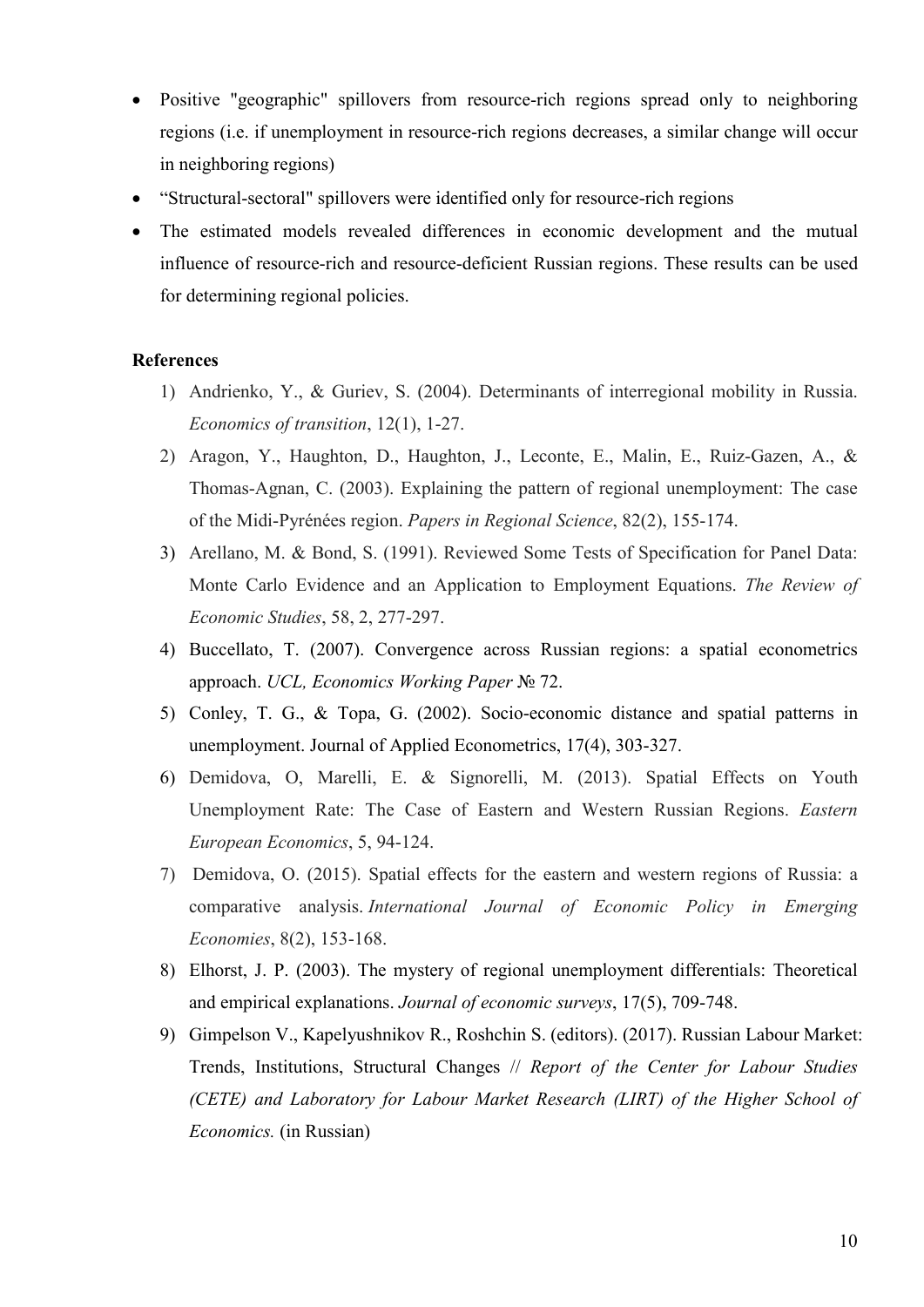- 10) Hofler, R. A., & Murphy, K. J. (1989). Using a composed error model to estimate the frictional and excess ‐ supply components of unemployment. *Journal of Regional Science*, 29(2), 213-228.
- 11) Kapelyushnikov, R. I., & Oshchepkov, A. Y. (2014). The Russian labour market: paradoxes of post-crisis development. *Voprosy ekonomiki= Issues of Economics*, (7), 66- 92. (in Russian)
- 12) Kelejian, H. H., & Piras, G. (2014). Estimation of spatial models with endogenous weighting matrices, and an application to a demand model for cigarettes. *Regional Science and Urban Economics*, 46, 140-149.
- 13) Kholodilin, K. A., Oshchepkov, A., & Siliverstovs, B. (2012). The Russian regional convergence process: Where is it leading? *Eastern European Economics*, *50*(3), 5-26.
- 14) Kolomak, E. (2011). Spatial Externalities as a Source of Economic Growth. *Regional Research of Russia*, 1, 2, pp. 114–119. Moscow: Springer
- 15) Lugovoy O., Dashkeyev, I. Mazayev, D. Fomchenko, Е. Polyakov. (2007). Analysis of Economic Growth in Regions: Geographical and Institutional Aspect. *Consortium for Economic Policy Research and Advice.* Moscow: IET.
- 16) Marelli, E., & Vakulenko, E. (2016). Youth unemployment in Italy and Russia: Aggregate trends and individual determinants. *The Economic and Labour Relations Review*, 27(3), 387-405.
- 17) Maslova A. N. (2011). Monogorod in russia: problems and solutions // *Contours of global transformations: politics, economy, law*, 5 (4), 16-28. (in Russian)
- 18) Oschepkov, A. & Kapelyushnikov, R. (2015). Regional labour markets: 15 years of differences, Higher School of Economics. *WP3 series "Problems of the labour market"*. (in Russian)
- 19) Partridge, M. D., & Rickman, D. S. (1995). Differences in state unemployment rates: The role of labor and product market structural shifts. Southern Economic Journal, 89-106.-
- 20) Qu, X., & Lee, L. F. (2015). Estimating a spatial autoregressive model with an endogenous spatial weight matrix. Journal of Econometrics, 184(2), 209-232.
- 21) Semerikova E., Demidova О. (2015). Analysis of Regional Unemployment in Russia and Germany: Spatial-Econometric Approach. *Spatial Economics*, 2, 64—85. (in Russian)
- 22) Semerikova, E. (2014). Unemployment in East and West Germany: Spatial panel data analysis. *Applied Econometrics*, 35(3), 107-132. (in Russian)
- 23) Vakulenko E. Analysis of the relationship between regional labour markets in Russia usi ng Okun's model. Applied Econometrics, 2015, 40 (4), p.28–48 (in Russian)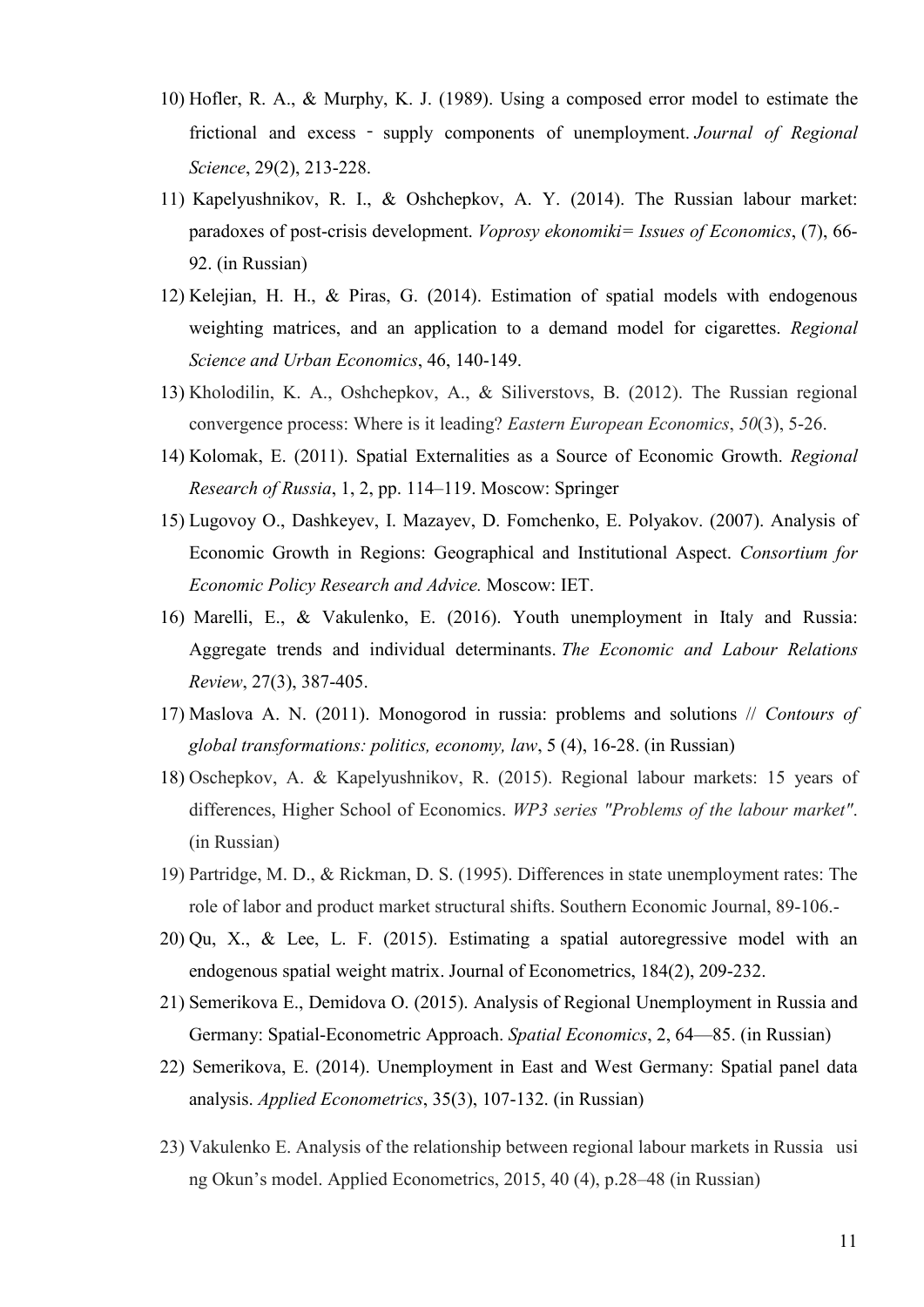# **Appendix**

| <b>Number</b>  | <b>Name</b>                             | <b>Number</b> | <b>Name</b>                            |
|----------------|-----------------------------------------|---------------|----------------------------------------|
|                | <b>Resource-rich regions</b>            | 40            | Volgograd region                       |
| 1              | Republic of Tatarstan                   | 41            | Rostov region                          |
| $\overline{2}$ | Orenburg region                         | 42            | Republic of Dagestan                   |
| 3              | Khanty-Mansi Autonomous Area -<br>Yugra | 43            | Republic of Ingushetia                 |
| $\overline{4}$ | Yamal-Nenets autonomous region          | 44            | Republic of Kabardino-Balkaria         |
| 5              | Krasnoyarsk Territory                   | 45            | Republic of Karachaevo-<br>Cherkessia  |
| 6              | Kemerovo region                         | 46            | Republic of Northen Osetia -<br>Alania |
| $\overline{7}$ | Republic of Sakha (Yakutia)             | 47            | <b>Stavropol Territory</b>             |
| 8              | Sakhalin region                         | 48            | Republic of Bashkortostan              |
|                | <b>Resource-deficient regions</b>       | 49            | Republic of Marii El                   |
| 9              | Belgorod region                         | 50            | Republic of Mordovia                   |
| 10             | Bryansk region                          | 51            | Republic of Udmurtia                   |
| 11             | Vladimir region                         | 52            | Republic of Chuvashia                  |
| 12             | Voronezh region                         | 53            | Perm territory                         |
| 13             | Ivanovo region                          | 54            | Kirov region                           |
| 14             | Kaluga region                           | 55            | Nizhny Novgorod region                 |
| 15             | Kostroma region                         | 56            | Penza region                           |
| 16             | Kursk region                            | 57            | Samara region                          |
| 17             | Lipetsk region                          | 58            | Saratov region                         |
| 18             | Orel region                             | 59            | Ulyanovsk region                       |
| 19             | Ryazan region                           | 60            | Kurgan region                          |
| 20             | Smolensk region                         | 61            | Sverdlovsk region                      |
| 21             | Tambov region                           | 62            | Tumen region                           |
| 22             | Tver region                             | 63            | Chelyabinsk region                     |
| 23             | Tula region                             | 64            | Republic of Altay                      |
| 24             | Yaroslavl region                        | 65            | Republic of Buryatia                   |
| 25             | Moscow                                  | 66            | Republic of Tyva                       |
| 26             | Republic of Karelia                     | 67            | Republic of Khakassia                  |
| 27             | Republic of Komi                        | 68            | <b>Altay Territory</b>                 |

*Table A1. List of Russian regions*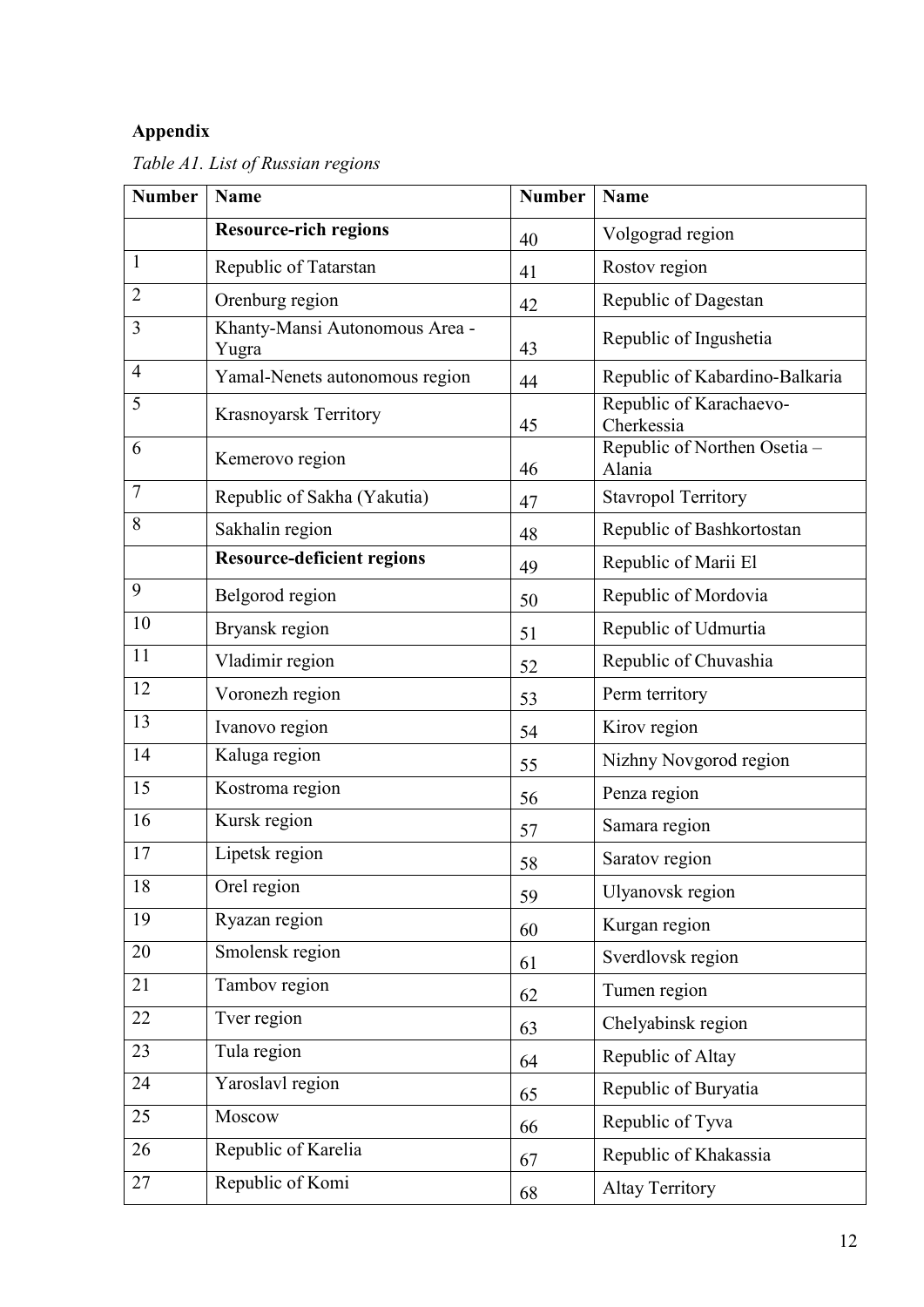| 28 | Arkhangelsk region         | 69 | Zabaykalsky Territory     |
|----|----------------------------|----|---------------------------|
| 29 | Nenets Autonomous Okrug    | 70 | Irkutsk region            |
| 30 | Vologda region             | 71 | Novosibirsk region        |
| 31 | Leningrad region           | 72 | Omsk region               |
| 32 | Murmansk region            | 73 | Tomsk region              |
| 33 | Novgorod region            | 74 | Kamchatka territory       |
| 34 | Pskov region               | 75 | Primorsky Territory       |
| 35 | Saint-Petersburg           | 76 | Khabarovsk Territory      |
| 36 | Republic of Adygea         | 77 | Amur region               |
| 37 | Republic of Kalmykia       | 78 | Magadan region            |
| 38 | <b>Krasnodar Territory</b> | 79 | Jewish autonomous area    |
| 39 | Astrakhan region           | 80 | Chukotka Autonomous Okrug |

*Table A2. United subjects of the Russian Federation*

| Data       | Merging regions                | Incorporated as              |  |
|------------|--------------------------------|------------------------------|--|
|            | <b>Taymyr Autonomous Okrug</b> |                              |  |
| 01.01.2007 | Evenk Autonomous Okrug         | <b>Krasnoyarsk Territory</b> |  |
|            | Krasnoyarsk territory          |                              |  |
| 01.07.2007 | Kamchatka oblast               | Kamchatka territory          |  |
|            | Koryak Autonomous Okrug        |                              |  |
|            | Ust-Orda Buryat Autonomous     |                              |  |
| 01.01.2008 | Okrug                          | Irkutsk region               |  |
|            | Irkutsk region                 |                              |  |
|            | Chita region                   | Zabaykalsky                  |  |
| 01.03.2008 | Aginsky Buryatsky Autonomous   | Territory                    |  |
|            | Okrug                          |                              |  |
| 01.07.2012 | Moscow                         | Moscow                       |  |
|            | Moscow region                  |                              |  |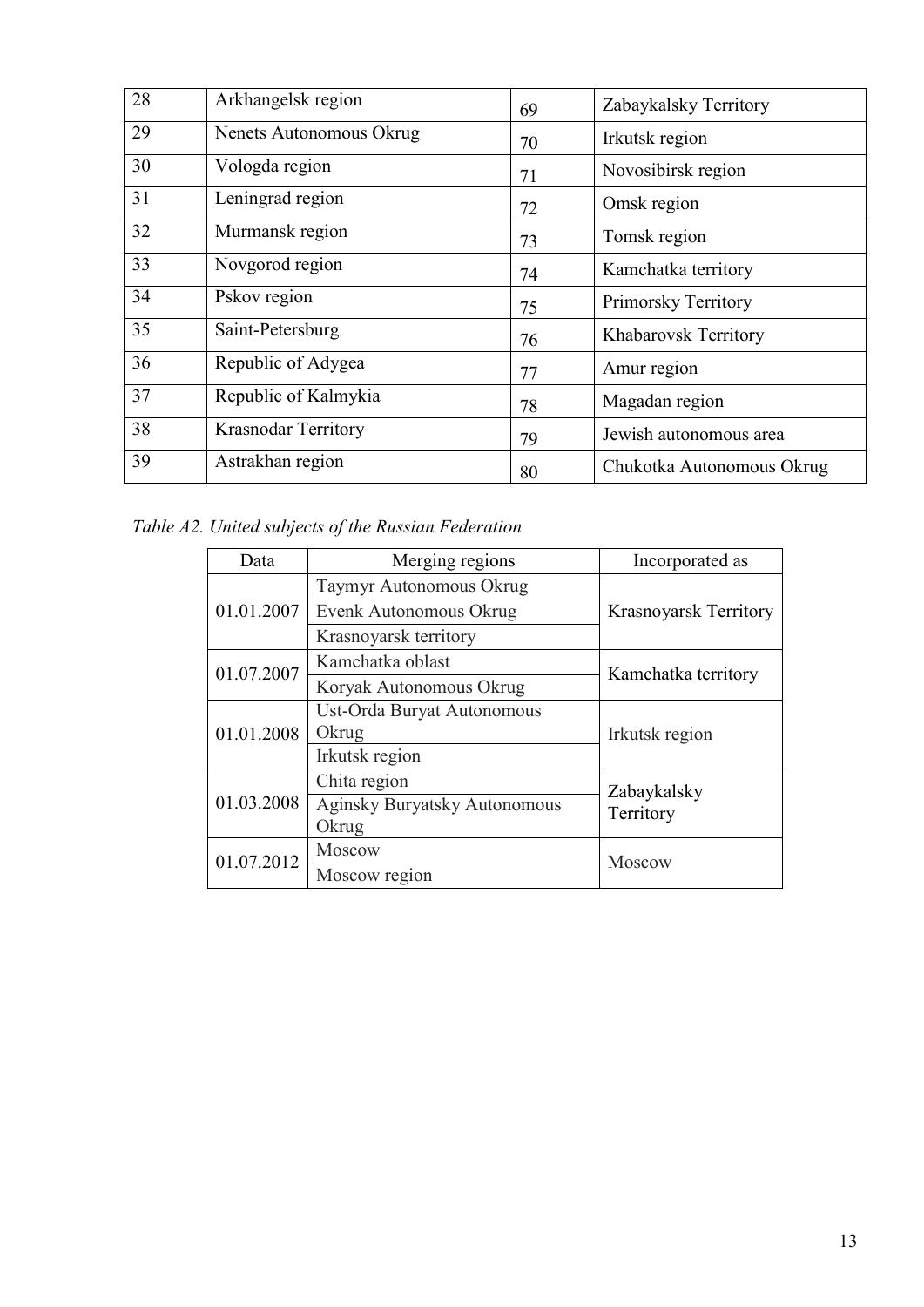*Table A3. Gross value added by economic activity* 

| agriculture, forestry                                                |
|----------------------------------------------------------------------|
| fishing                                                              |
| mining and quarrying                                                 |
| manufacturing                                                        |
| production and distribution of electricity, gas and water            |
| construction                                                         |
| wholesale and retail trade; repair of motor vehicles and motorcycles |
| accommodation and food service activities                            |
| information and communication                                        |
| financial and insurance activities                                   |
| real estate, rent and services activities                            |
| public administration and defense; compulsory social security        |
| education                                                            |
| human health and social work activities                              |
| provision of other communal, social and personal services            |

*Table A4. Explanatory variables and their descriptive statistics* 

|                                     | Variables                                      | Mean     | St.Dev  | Min    | Max      |
|-------------------------------------|------------------------------------------------|----------|---------|--------|----------|
| Population under<br>the working age | Share in the total population,<br>in $%$       | 17.373   | 3.567   | 12.1   | 33.4     |
| Population over<br>working age      | Share in total population, in<br>$\frac{0}{0}$ | 20.731   | 4.861   | 5.5    | 29.1     |
| Share of urban<br>population        | Share in total population, in<br>$\frac{0}{0}$ | 69.411   | 12.616  | 26.1   | 100      |
| Density of<br>population            | People per km2                                 | 122.3043 | 611.742 | .071   | 4671.604 |
| Migration growth<br>rate            | Per 10 000 people                              | $-9.384$ | 51.619  | $-201$ | 197      |